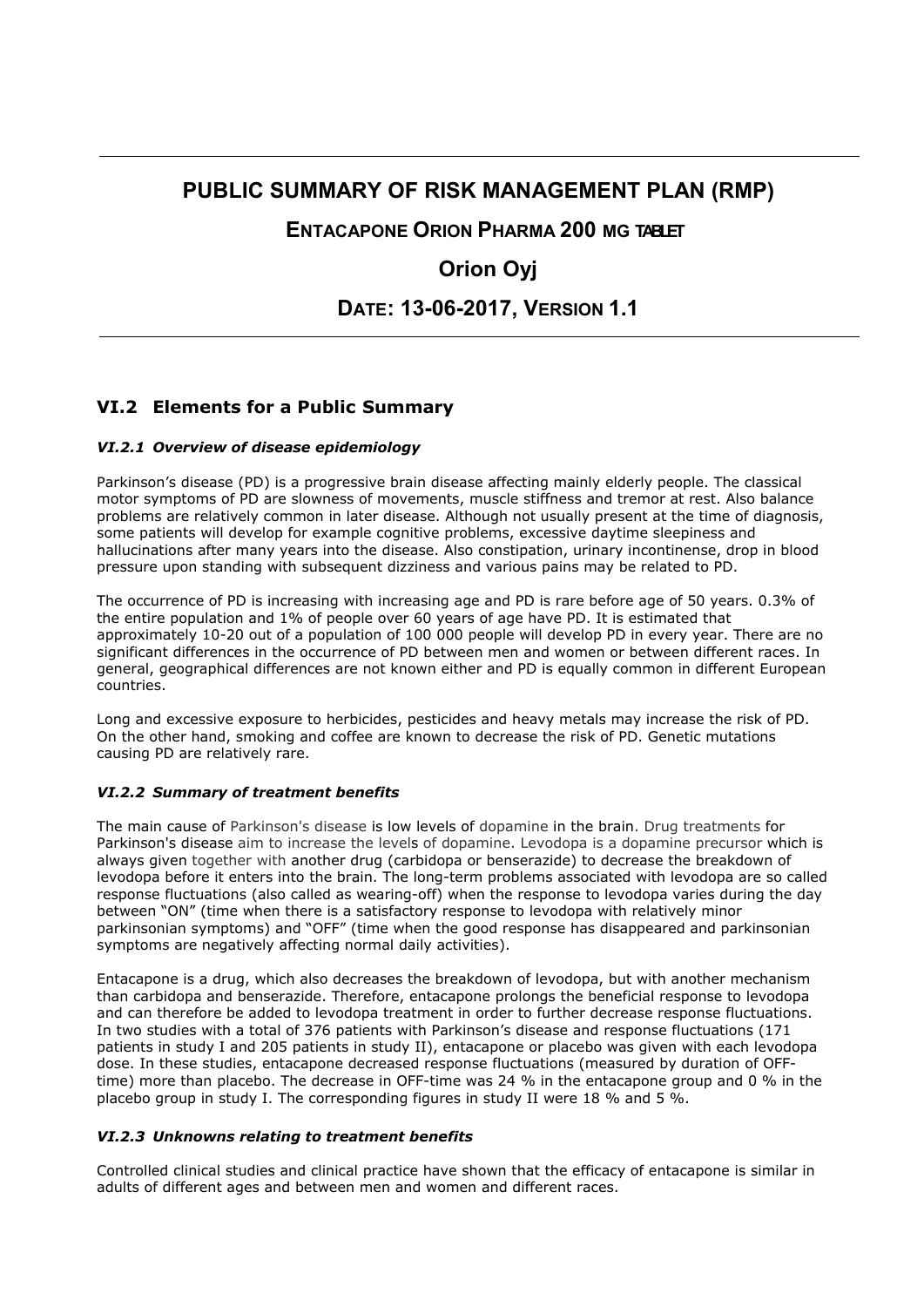There is no or very limited experience of levodopa/carbidopa/entacapone during pregnancy or in children.

#### *VI.2.4 Summary of safety concerns*

#### **Important identified risks**

| <b>Risk</b>                                                                                                                                                                                                                                                                                                                                                                                                                                                                                                          | What is known                                                                                                                                                                                                                              | Preventability                                                                                                                                                                                                                                      |
|----------------------------------------------------------------------------------------------------------------------------------------------------------------------------------------------------------------------------------------------------------------------------------------------------------------------------------------------------------------------------------------------------------------------------------------------------------------------------------------------------------------------|--------------------------------------------------------------------------------------------------------------------------------------------------------------------------------------------------------------------------------------------|-----------------------------------------------------------------------------------------------------------------------------------------------------------------------------------------------------------------------------------------------------|
| <b>Neuroleptic malignant</b><br>syndrome<br>A rare severe reaction to<br>medicines used to treat<br>disorders of the central nervous<br>system, which typically consists<br>of high fever, muscle rigidity,<br>tremor, agitation, confusion,<br>rapid pulse and/or wide<br>fluctuations in blood pressure as<br>well as changes in specific<br>muscular enzyme in the blood<br>stream (creatine<br>phosphokinase).                                                                                                   | Isolated cases of neuroleptic<br>malignant syndrome have been<br>reported. This may occur<br>especially when entacapone and<br>other medicines to treat<br>Parkinson's disease are suddenly<br>stopped or the dose is suddenly<br>reduced. | Discontinuation of the treatment<br>with entacapone and other<br>Parkinson's medicines should<br>proceed slowly.<br>Entacapone should not be used<br>if patient has previously<br>experienced neuroleptic<br>malignant syndrome.                    |
| Rhabdomyolysis<br>A condition, which typically<br>consists of muscular pain and<br>may be associated with fever,<br>confusion and decreased<br>consciousness. This condition<br>causes skeletal muscle tissue<br>damage and break down, which<br>is associated with release of<br>muscular break down products<br>(such as muscular protein called<br>myoglobin) into the blood<br>stream. These break down<br>products may be especially<br>harmful for kidneys and lead to<br>impaired function of the<br>kidneys. | Rhabdomyolysis is mainly<br>associated with severe<br>dyskinesias or neuroleptic<br>malignant syndrome and it has<br>been observed rarely in patients<br>with Parkinson's disease.                                                         | Discontinuation of the treatment<br>with entacapone and other<br>Parkinson's medicines should<br>proceed slowly.<br>Entacapone should not be used<br>if patient has previously<br>experienced rhabbdomyolysis<br>which was not caused by<br>injury. |

#### **Important potential risks**

| <b>Risk</b>                                                                                                              | What is known (Including reason why it is considered a<br>potential risk)                                                                                                                                                                                                                                                                                                                                       |
|--------------------------------------------------------------------------------------------------------------------------|-----------------------------------------------------------------------------------------------------------------------------------------------------------------------------------------------------------------------------------------------------------------------------------------------------------------------------------------------------------------------------------------------------------------|
| <b>Myocardial infarction and</b><br>other ischaemic heart<br>disease<br>Events caused by lack of oxygen<br>in the heart. | Slight increase in myocardial infarction and other ischemic heart<br>disease events was seen in clinical studies done with entacapone.<br>However, in a recent epidemiological study published in the<br>scientific journal, entacapone treatment was not reported to be<br>associated with an increased risk of acute myocardial infarction,<br>stroke, or death in elderly patients with Parkinson's disease. |

#### *VI.2.5 Summary of risk minimisation measures by safety concern*

All medicines have a Summary of Product Characteristics (SmPC) which provides physicians, pharmacists and other health care professionals with details on how to use the medicine, the risks and recommendations for minimising them. An abbreviated version of this in lay language is provided in the form of the package leaflet (PL). The measures in these documents are known as routine risk